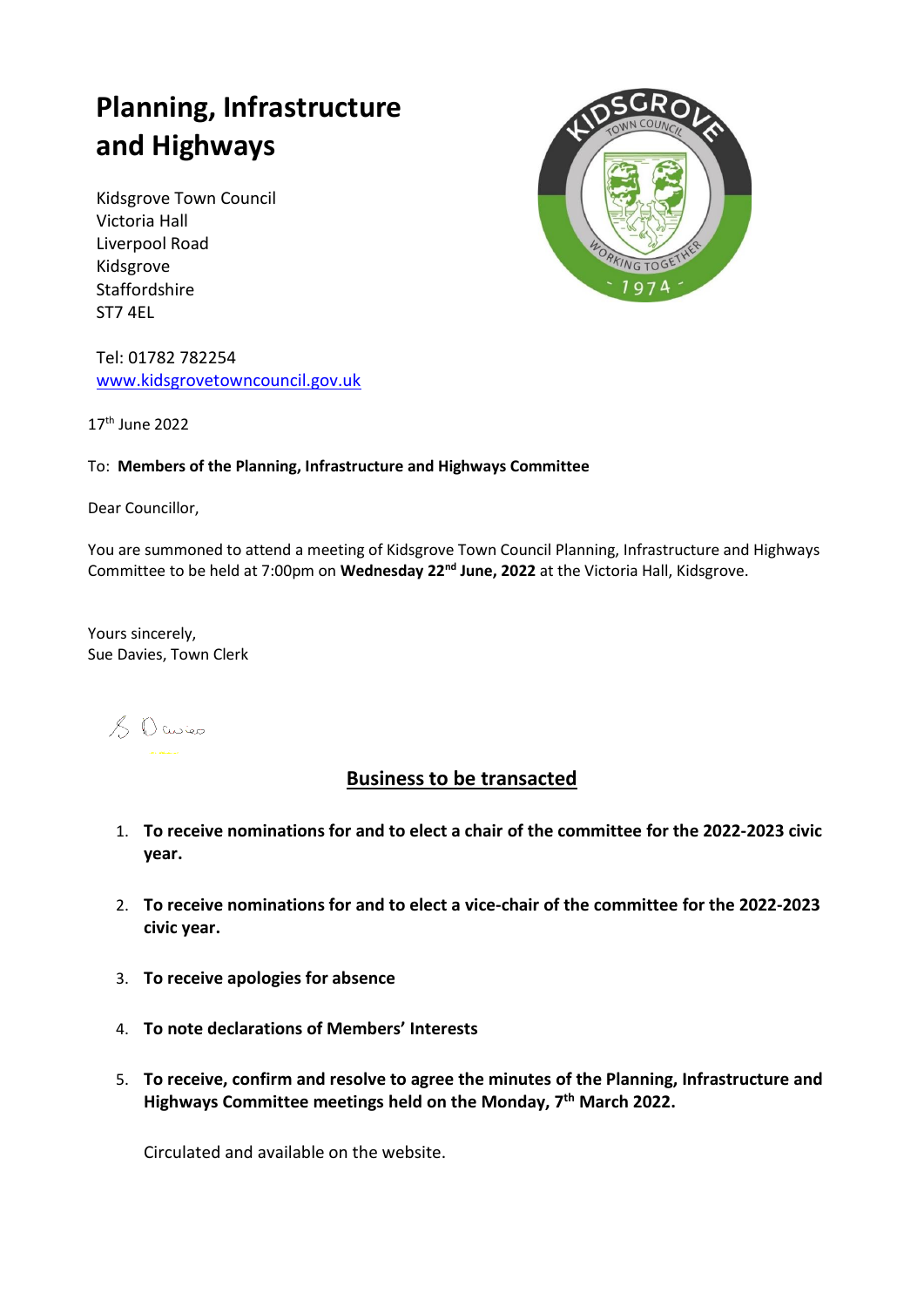# 6. **Public Participation**

A period not exceeding 15 minutes for members of the public to ask questions or submit comments. (No individual to speak for more than 2 minutes without the permission of the chairman).

# 7. **Matters Arising:**

Information only - To receive any updates on items not covered elsewhere on the agenda but not needing further actions at present.

# 8. **Terms of Reference**

To consider and review the Terms of Reference for the Committee and to agree any amendments for recommendation to Full Council. (Circulated separately.)

# 9. **To receive a budget update for the committee.**

To receive a budget review for the committee for the 2022-2023 financial year.

#### 10. **To receive a list of current projects for the committee. To discuss and agree a plan.**

A list of all current and planned projects to be reviewed to allow prioritisation.

# 11. **Community Speed watch –To receive an update from the Clerk on the Community Speed Watch project with Safer Roads Staffordshire:**

- a. Newchapel Group.
- b. Talke Group and Butt Lane Group
- c. Other Speedwatch issues

#### 12. **SIDS: To receive an update report from the Clerk and to agree any further actions.**

To receive a general update and to receive and consider a quote from EON for the progression of SID on Mount Rd.

#### 13. **Neighbourhood Plan: To receive an update and:**

- a. To agree membership of the group.
- b. To agree the chair and vice-chair for the group.
- c. To receive an update on the questionnaire circulated to residents in May and to agree any actions.
- 14. **CCTV provision: To receive an update report from the Clerk and to resolve to agree any recommendations or otherwise.**
- 15. **Planning Applications Received: To consider and agree a Town Council response, if any, to planning applications.**